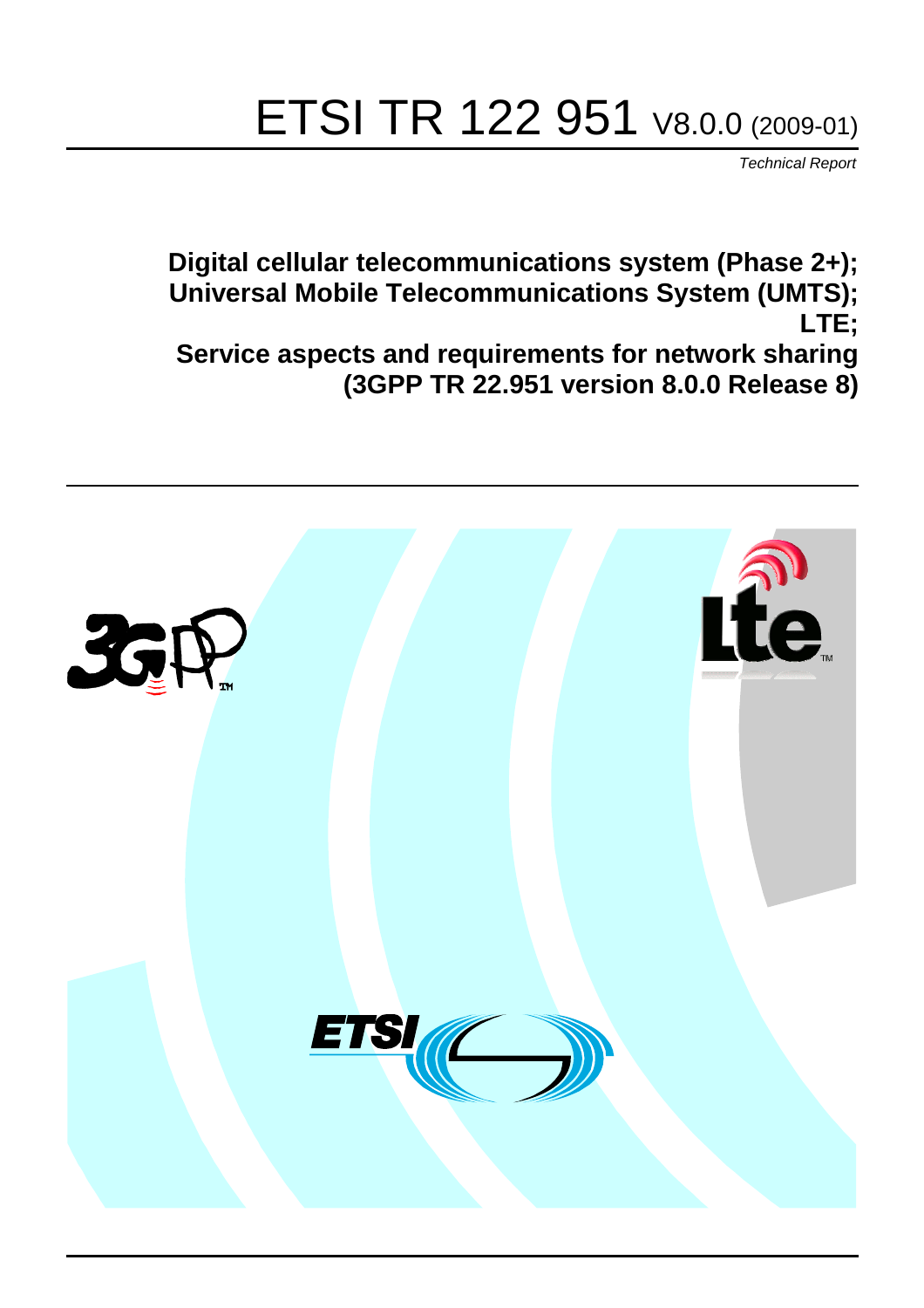Reference RTR/TSGS-0122951v800

> Keywords GSM, LTE, UMTS

#### *ETSI*

#### 650 Route des Lucioles F-06921 Sophia Antipolis Cedex - FRANCE

Tel.: +33 4 92 94 42 00 Fax: +33 4 93 65 47 16

Siret N° 348 623 562 00017 - NAF 742 C Association à but non lucratif enregistrée à la Sous-Préfecture de Grasse (06) N° 7803/88

#### *Important notice*

Individual copies of the present document can be downloaded from: [http://www.etsi.org](http://www.etsi.org/)

The present document may be made available in more than one electronic version or in print. In any case of existing or perceived difference in contents between such versions, the reference version is the Portable Document Format (PDF). In case of dispute, the reference shall be the printing on ETSI printers of the PDF version kept on a specific network drive within ETSI Secretariat.

Users of the present document should be aware that the document may be subject to revision or change of status. Information on the current status of this and other ETSI documents is available at <http://portal.etsi.org/tb/status/status.asp>

If you find errors in the present document, please send your comment to one of the following services: [http://portal.etsi.org/chaircor/ETSI\\_support.asp](http://portal.etsi.org/chaircor/ETSI_support.asp)

#### *Copyright Notification*

No part may be reproduced except as authorized by written permission. The copyright and the foregoing restriction extend to reproduction in all media.

> © European Telecommunications Standards Institute 2009. All rights reserved.

**DECT**TM, **PLUGTESTS**TM, **UMTS**TM, **TIPHON**TM, the TIPHON logo and the ETSI logo are Trade Marks of ETSI registered for the benefit of its Members.

**3GPP**TM is a Trade Mark of ETSI registered for the benefit of its Members and of the 3GPP Organizational Partners. **LTE**™ is a Trade Mark of ETSI currently being registered

for the benefit of its Members and of the 3GPP Organizational Partners.

**GSM**® and the GSM logo are Trade Marks registered and owned by the GSM Association.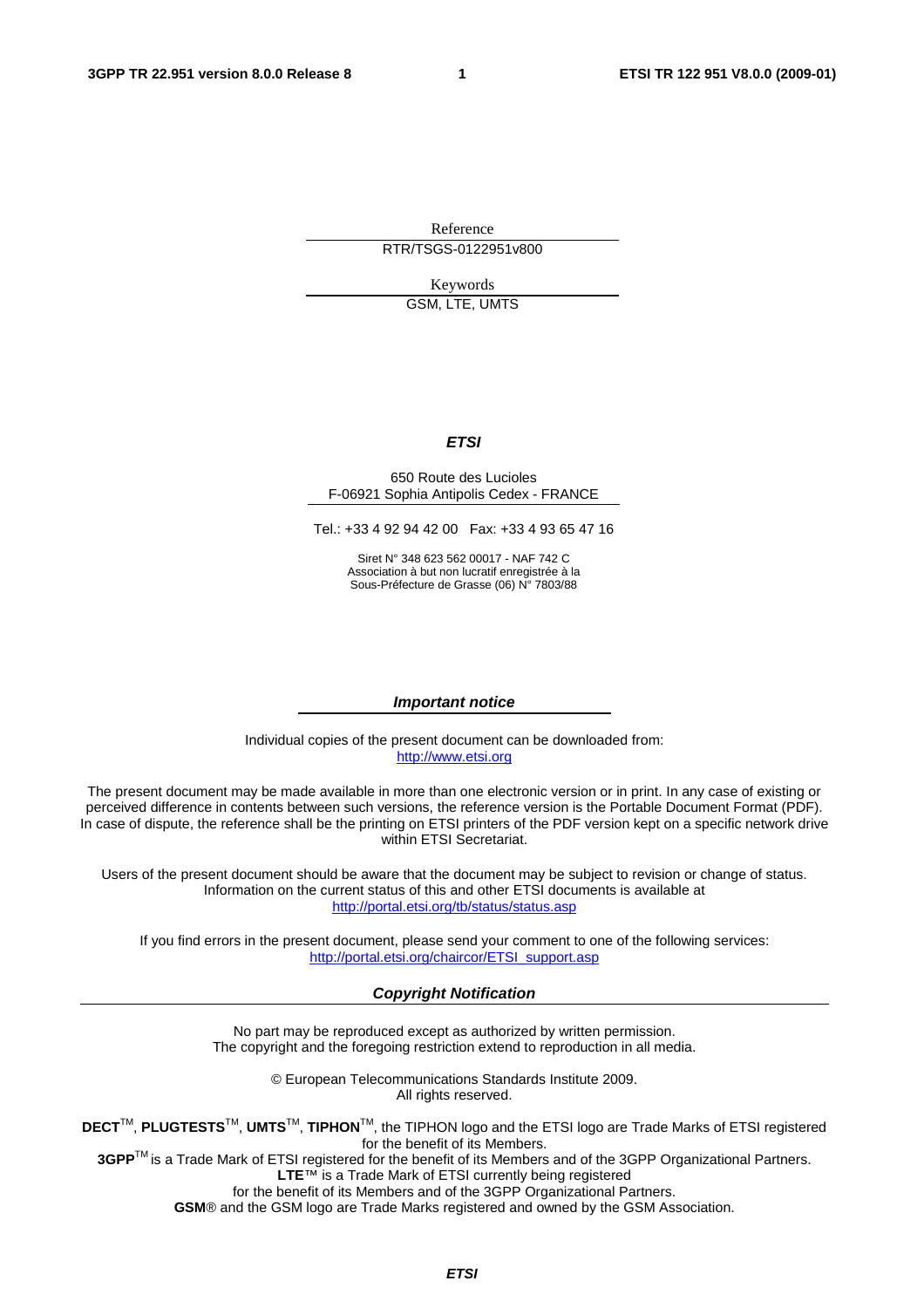### Intellectual Property Rights

IPRs essential or potentially essential to the present document may have been declared to ETSI. The information pertaining to these essential IPRs, if any, is publicly available for **ETSI members and non-members**, and can be found in ETSI SR 000 314: *"Intellectual Property Rights (IPRs); Essential, or potentially Essential, IPRs notified to ETSI in respect of ETSI standards"*, which is available from the ETSI Secretariat. Latest updates are available on the ETSI Web server [\(http://webapp.etsi.org/IPR/home.asp\)](http://webapp.etsi.org/IPR/home.asp).

Pursuant to the ETSI IPR Policy, no investigation, including IPR searches, has been carried out by ETSI. No guarantee can be given as to the existence of other IPRs not referenced in ETSI SR 000 314 (or the updates on the ETSI Web server) which are, or may be, or may become, essential to the present document.

### Foreword

This Technical Report (TR) has been produced by ETSI 3rd Generation Partnership Project (3GPP).

The present document may refer to technical specifications or reports using their 3GPP identities, UMTS identities or GSM identities. These should be interpreted as being references to the corresponding ETSI deliverables.

The cross reference between GSM, UMTS, 3GPP and ETSI identities can be found under [http://webapp.etsi.org/key/queryform.asp.](http://webapp.etsi.org/key/queryform.asp)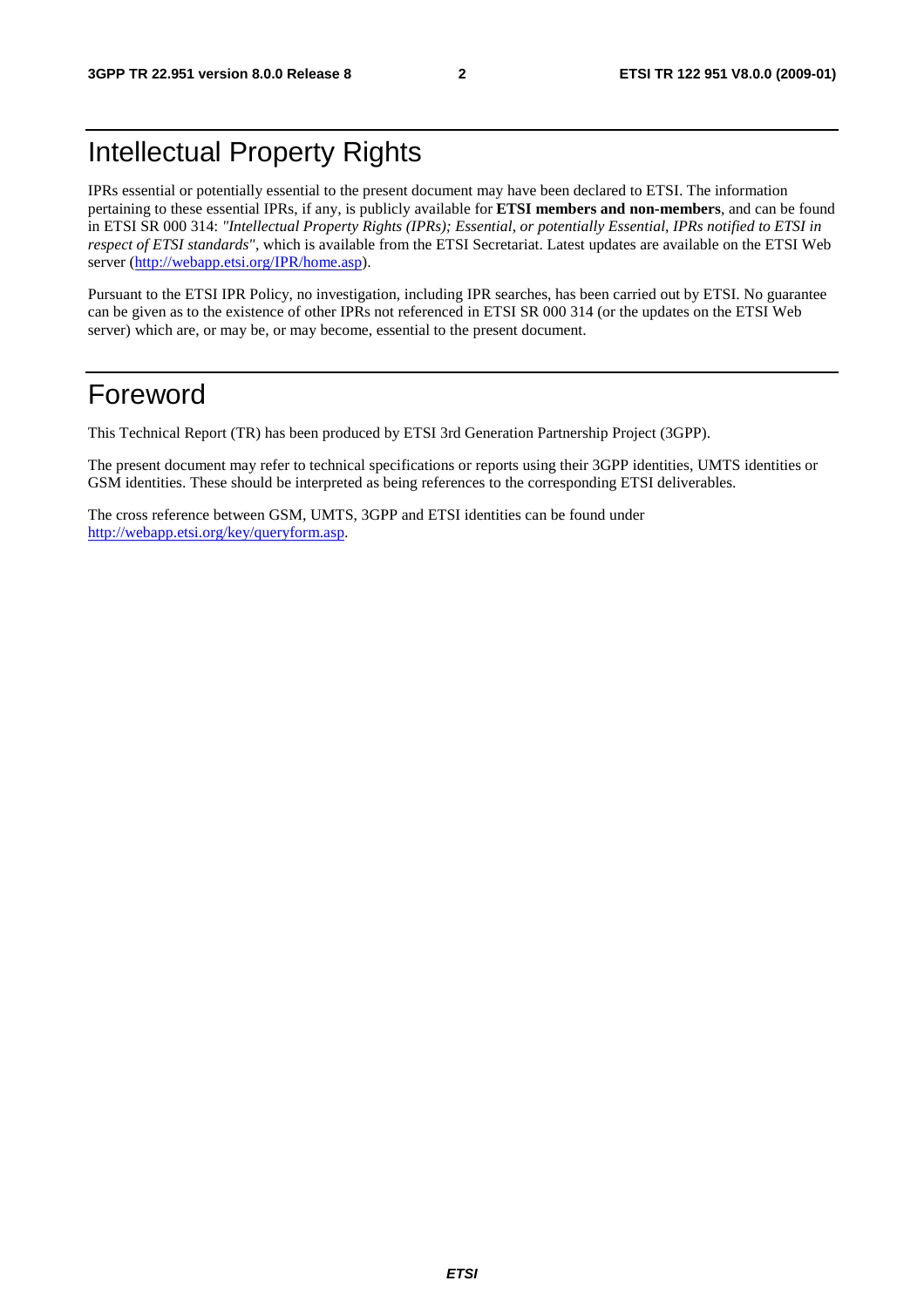#### $\mathbf{3}$

### Contents

| 1            |  |  |  |  |  |
|--------------|--|--|--|--|--|
| 2            |  |  |  |  |  |
| 3            |  |  |  |  |  |
| 3.1<br>3.2   |  |  |  |  |  |
| 3.3          |  |  |  |  |  |
| 4            |  |  |  |  |  |
| 5            |  |  |  |  |  |
| 5.1<br>5.1.1 |  |  |  |  |  |
| 5.2          |  |  |  |  |  |
| 5.3          |  |  |  |  |  |
| 5.4          |  |  |  |  |  |
| 5.5          |  |  |  |  |  |
| 6            |  |  |  |  |  |
| 7            |  |  |  |  |  |
| 7.1          |  |  |  |  |  |
| 7.2<br>7.3   |  |  |  |  |  |
|              |  |  |  |  |  |
| 8            |  |  |  |  |  |
| 9            |  |  |  |  |  |
| 9.1<br>9.2   |  |  |  |  |  |
| 9.3          |  |  |  |  |  |
| 10           |  |  |  |  |  |
| 11           |  |  |  |  |  |
| 12           |  |  |  |  |  |
| 12.1         |  |  |  |  |  |
|              |  |  |  |  |  |
| A.1          |  |  |  |  |  |
| A.1.1        |  |  |  |  |  |
| A.2          |  |  |  |  |  |
| A.2.1        |  |  |  |  |  |
|              |  |  |  |  |  |
|              |  |  |  |  |  |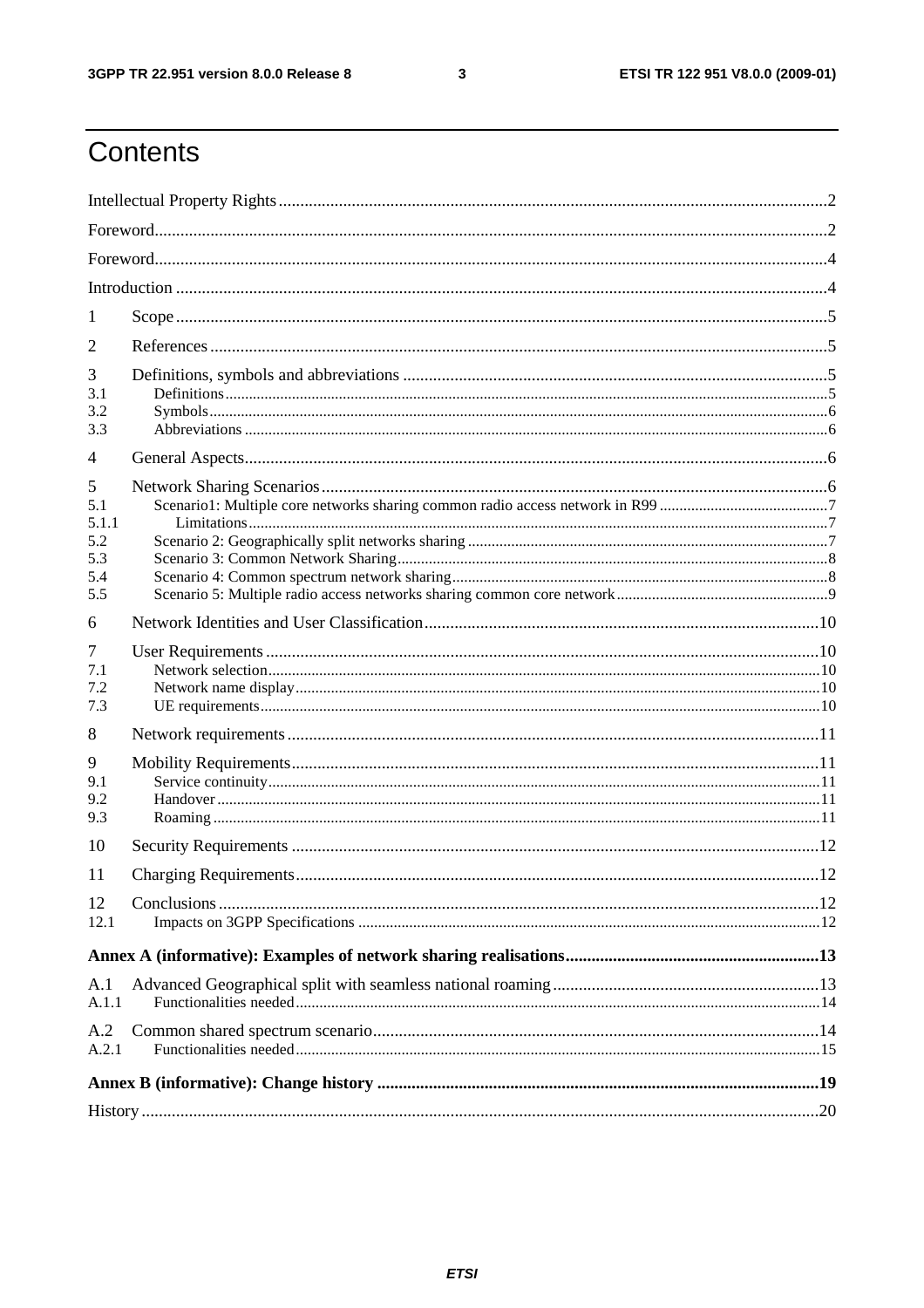### Foreword

This Technical Report has been produced by the  $3<sup>rd</sup>$  Generation Partnership Project (3GPP).

The contents of the present document are subject to continuing work within the TSG and may change following formal TSG approval. Should the TSG modify the contents of the present document, it will be re-released by the TSG with an identifying change of release date and an increase in version number as follows:

Version x.y.z

where:

- x the first digit:
	- 1 presented to TSG for information;
	- 2 presented to TSG for approval;
	- 3 or greater indicates TSG approved document under change control.
- y the second digit is incremented for all changes of substance, i.e. technical enhancements, corrections, updates, etc.
- z the third digit is incremented when editorial only changes have been incorporated in the document.

### Introduction

Network sharing is becoming more and more popular as a means to provide coverage quickly and in a cost efficient way. The high price paid for the license in some countries as well as mergers, acquisitions have raised recently high interest in this topic. For these reasons 3GPP has decided to investigate what shortcomings currently in the technical specifications may prevent a standardized approach to the deployment of shared networks. This TR is aimed to describe a wide variety of possible network sharing and highlight the expected user experience for each of the scenarios. Charging aspects, terminal aspects and security are also investigated.

The purpose of this technical report is to collate in a single document the requirements, considerations and deployment scenarios that operators as well as users need to see fulfilled for a successful use of a shared network. Particular attention has been given in making possible the avoidance of proprietary solutions particularly for what concerns the terminals.

Furthermore, the concepts discussed in this report may be applied to sharing a GERAN and UTRAN infrastructure, in this sense the interest in network sharing tools extends to the vast majority of the existing GSM operators who intend to deploy a UMTS Terrestrial Radio Access Network layer to complement the existing GSM/GPRS coverage.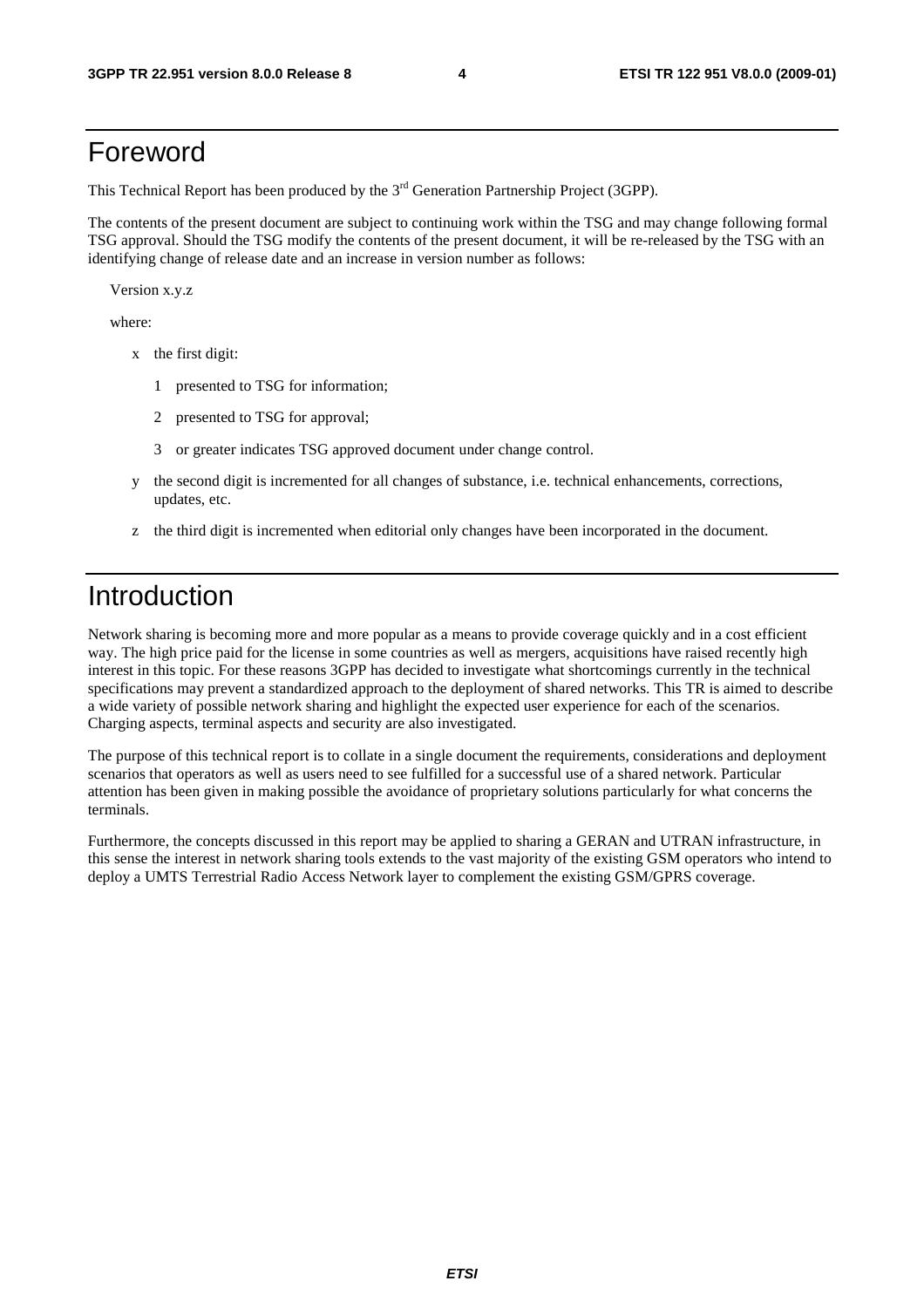#### 1 Scope

In the current dynamic market place, as a result of partnerships, acquisitions, creative agreements among operators and so on, the need for tools that enable various degrees of network sharing is becoming more and more important.

When GSM and then UMTS were specified, the possibility of sharing part or all of the network by two or more separated commercial entities was not considered and as a result the standards lack some functionalities that enable the realisation of such commercial agreements.

GSM was designed under the principle "one operator, one radio access network". The GSM network has some possibilities of infrastructure sharing, but it does not support true radio access network sharing. The initial design of 3GPP system has followed the same principle.

This technical report is aimed to capture the service and user requirements that must be fulfilled by the 3GPP system in order to enable network sharing in a standardised way. Section 5 describes various Network sharing includes various scenarios e.g. spanning from common radio access network connected to multiple core networks toor multiple radio access networks sharing one core network. Section 6 contains a summary of the user classification and network identities. In section 7 the user requirements are described, while section 8 deals with the network operator requirements. Section 9 describes the mobility requirements in a shared network. The rest of the document is covering security (section 10) and charging (section 11). Some conclusions can be found in section 12 and an annex with examples of practical realisation of network sharing is provided.

#### 2 References

The following documents contain provisions which, through reference in this text, constitute provisions of the present document.

- References are either specific (identified by date of publication, edition number, version number, etc.) or non-specific.
- For a specific reference, subsequent revisions do not apply.
- For a non-specific reference, the latest version applies. In the case of a reference to a 3GPP document (including a GSM document), a non-specific reference implicitly refers to the latest version of that document *in the same Release as the present document*.

[1] 3GPP TR 21.905: "Vocabulary for 3GPP Specifications ".

### 3 Definitions, symbols and abbreviations

#### 3.1 Definitions

**Core Network Operator:** Operator that offers core network services.

**Iu-flex:** Routing functionality for intra domain connection of RAN nodes to multiple CN nodes.

**Radio Access Network Operator:** Operator that offers radio access to one or more core network operators.

**RAN sharing:** Two or more CN operators share the same RAN, i.e. a RAN node (RNC or BSC) is connected to multiple CN nodes (SGSNs and MSC/VLRs) belonging to different CN operators.

**Roaming:** The ability for a user to function in a serving network different from the home network. The serving network could be a shared network operated by two or more network operator.

**Shared Network:** When two or more network operator sharing network elements.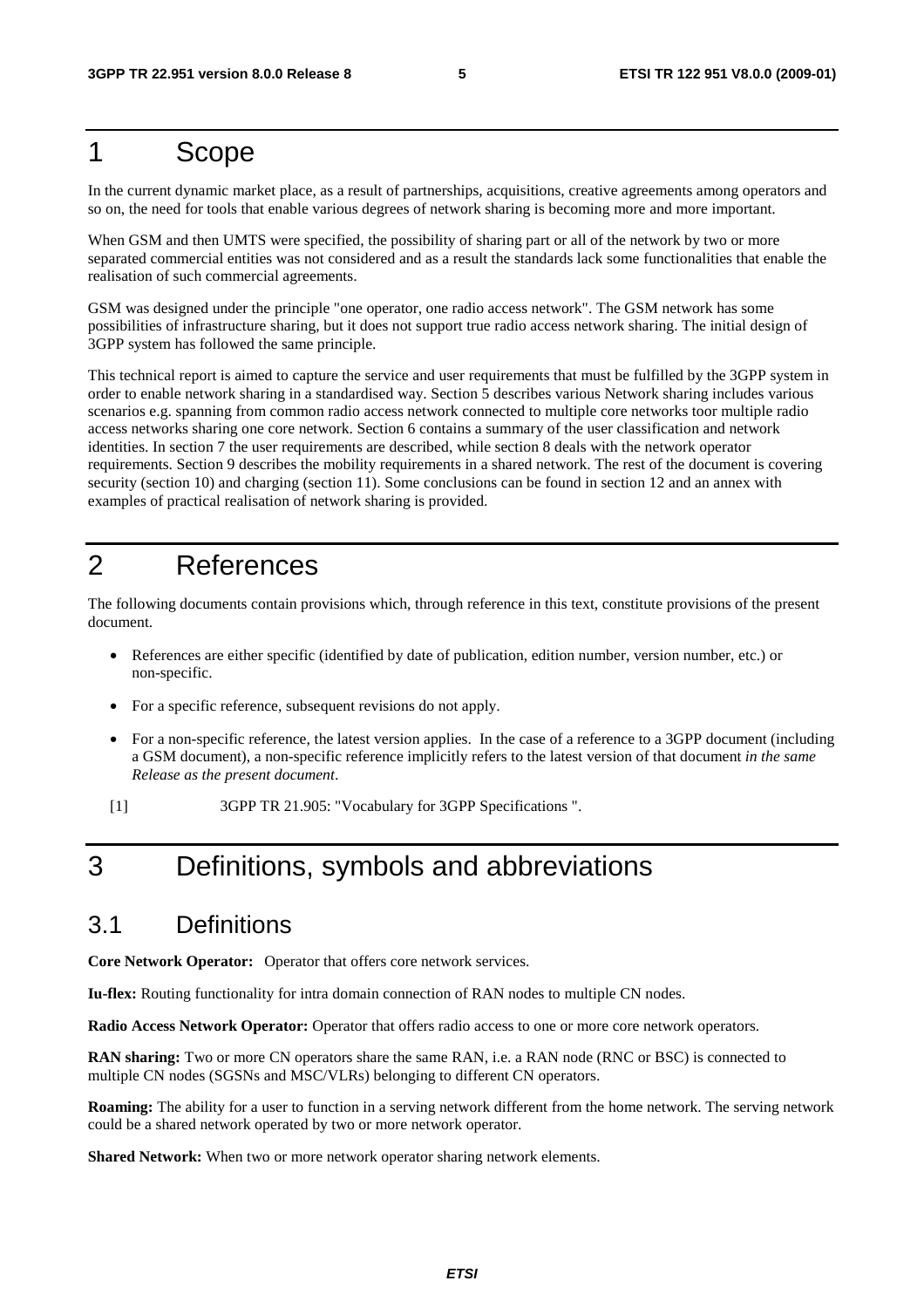#### 3.2 Symbols

#### 3.3 Abbreviations

For the purposes of the present document, the following abbreviations apply:

#### 4 General Aspects

### 5 Network Sharing Scenarios

Sharing networks and network infrastructure has become a very important part of 3GPP systems. There are many network-sharing scenarios possible depending on different operator strategies but also on rules and legislation in different countries. 3GPP systems are originally not fully designed for network sharing between different operators however some limited support exists in the 3GPP Release 99.The equivalent PLMN feature in Release 99 allows operators to share a common UTRAN, with certain parts of the core networks also shared between the operators, see Figure 1.



#### **Figure 1: Two operators sharing the same UTRAN. To make this work, parts of the core network need to shared as well.**

Important to note here is that this network-sharing scenario allows operators without a UMTS license to share the network and supply its customers with 3G services. For example, a 2G operator may supply its subscribers with 3G services using another operator's allocated spectrum. A geographically split network, i.e. a scenario in which cooperating operators cover different parts of a country, is also possible in Release 99. One operator's core network may also be connected to several UTRANs, see Figure 1.

Different kinds of evolution paths are essential for shared networks. For example, it is not only the sharing solution at a certain time that is important, but also how it is possible for the sharing partners to evolve either to a more dedicated network or to a more joint network. That is, the set of infrastructure sharing solutions and scenarios that is discussed in the industry cover alternatives that together include:

- solution alternatives targeting at dedicated networks in the near future,
- solutions for infrastructure sharing not targeting at immediate exit, but at exit when for example the network capacity demand so requires,
- infrastracture sharing targeting at long term sharing, which for example is the case when one of the operators lacks a frequency license.

Although these network-sharing scenarios are possible in Release 99 of 3GPP systems, the solutions are far from optimised. Identifying, changing, and adding appropriate functionality in the network will definitely lead to a better shared-network operation.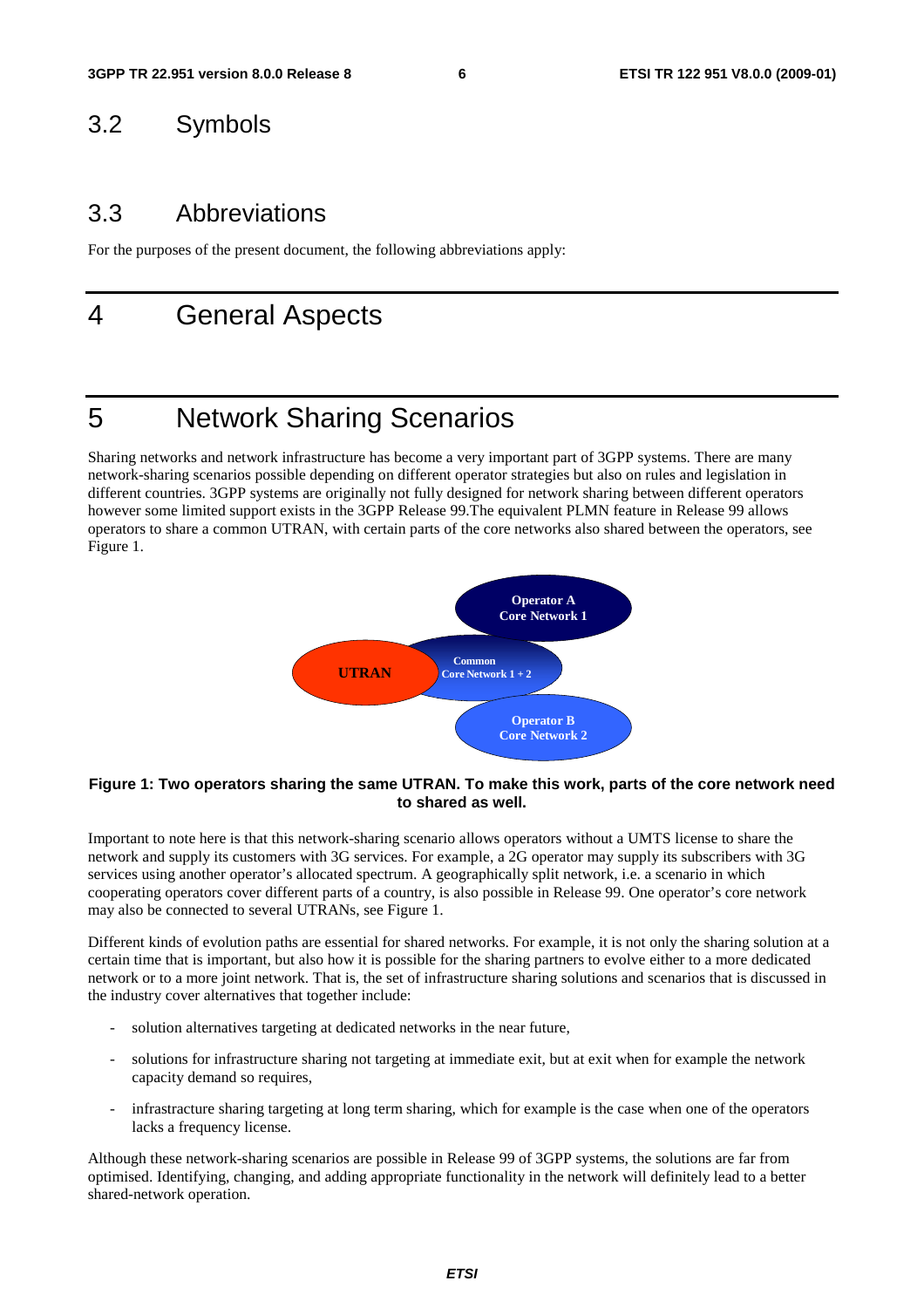#### 5.1 Scenario1: Multiple core networks sharing common radio access network in R99

For operators that have multiple frequency allocations it is possible to share the RAN elements, but *not* to share the radio frequencies. In this case the operators connect directly to their own dedicated carrier layer in the shared RNC in the shared RAN. This solution is possible with 3GPP Release 99 and is illustrated below in Figure 2 for the case when two operators have one license each.



**Figure 2: The figure illustrates how it is possible to within the 3GPP Release 99 framework have dedicated carrier layers in the RAN for multiple operator. The operators transmit their own mobile network code (MNC) on their dedicated carrier** 

#### 5.1.1 Limitations

**FFS** 

### 5.2 Scenario 2: Geographically split networks sharing

In this scenario, two (or more) operators with individual 3G licenses will with their respective radio access networks cover different parts of a country but together provide coverage of the entire country.

This scenario can be divided into following cases:

- 1) When two (or more operators) employ national roaming for the users, which implies that only one core network will be associated with each radio access network. Care is obviously needed when coverage regions overlap, which makes this a valid shared-networks scenario. This case is shown in Figure 3.
- 2) The operators can have their individual core networks connected to both radio access networks throughout the entire coverage area, but utilizing the different operator's allocated spectrum in different parts of the coverage area. There will thus be multiple core network operators in each of the shared radio access networks. The connection of the core networks to the radio access networks can either be done by connecting the radio network controllers to both operators' core network elements or by sharing parts of the core network, e.g. SGSNs and/or MSCs. The work on shared networks in Rel-6 should not make any of these possibilities mandatory and it should be the choice of the operator which one is implemented. Additionally it should, be possible to introduce Iu-flex functionality between the common core network parts and the radio access network for purely load-sharing purposes.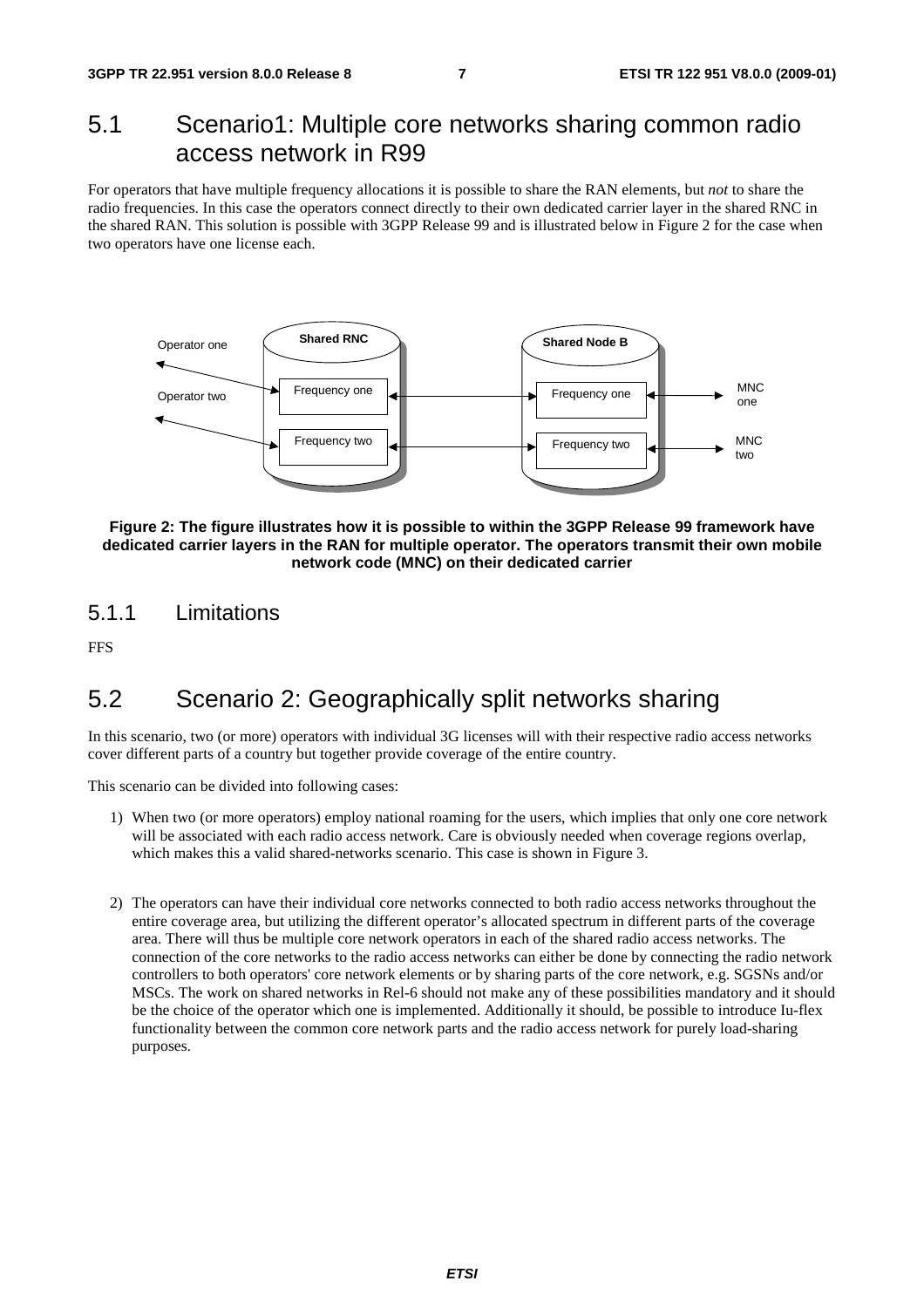

**Figure 3: Geographically split network using national roaming between operators.** 



#### **Figure 4: Geographically split shared radio networks scenarios with dedicated or common core networks**

The national roaming scenario and the common core network scenario in Figure 4 can be deployed already today using R99 functionality and are therefore important in the future work of 3GPP. The scenario with dedicated core networks in Figure 4 is not supported by Rel-5 specifications.

In areas where more than one of the operators provide coverage, it should be possible to restrict the access rights so that the users are only allowed to use the radio access network provided by their home operator.

### 5.3 Scenario 3: Common Network Sharing

In this scenario, one operator will deploy coverage in a specific geographical area, and other operators will be allowed to use this coverage for their subscribers. Outside this geographical area, coverage is provided by each of the operators.

For example, in the case of two operators, a third-party could provide UTRAN coverage to operators A and B' subscribers in areas with high population density. In less dense areas, GERAN coverage is provided by operator A and operator B and in these areas the subscribers should connect to the access network of their operator.

#### 5.4 Scenario 4: Common spectrum network sharing

Common spectrum network sharing is applicable when

- one operator has a 3G license and shares the allocated spectrum with other operators.
- a number of operators decide to pool their allocated spectrums and share the total spectrum (operators without allocated spectrum may also share this pooled spectrum).

The scenario can be realized as follows.

1. Connecting each operator's core networks and to the shared radio access network(s), see case 1 in Figure 5 below (only 1 radio network controller for simplicity). In this case it should be possible that one or more of the core network operators use Iu Flex between their core network and the shared radio access network. The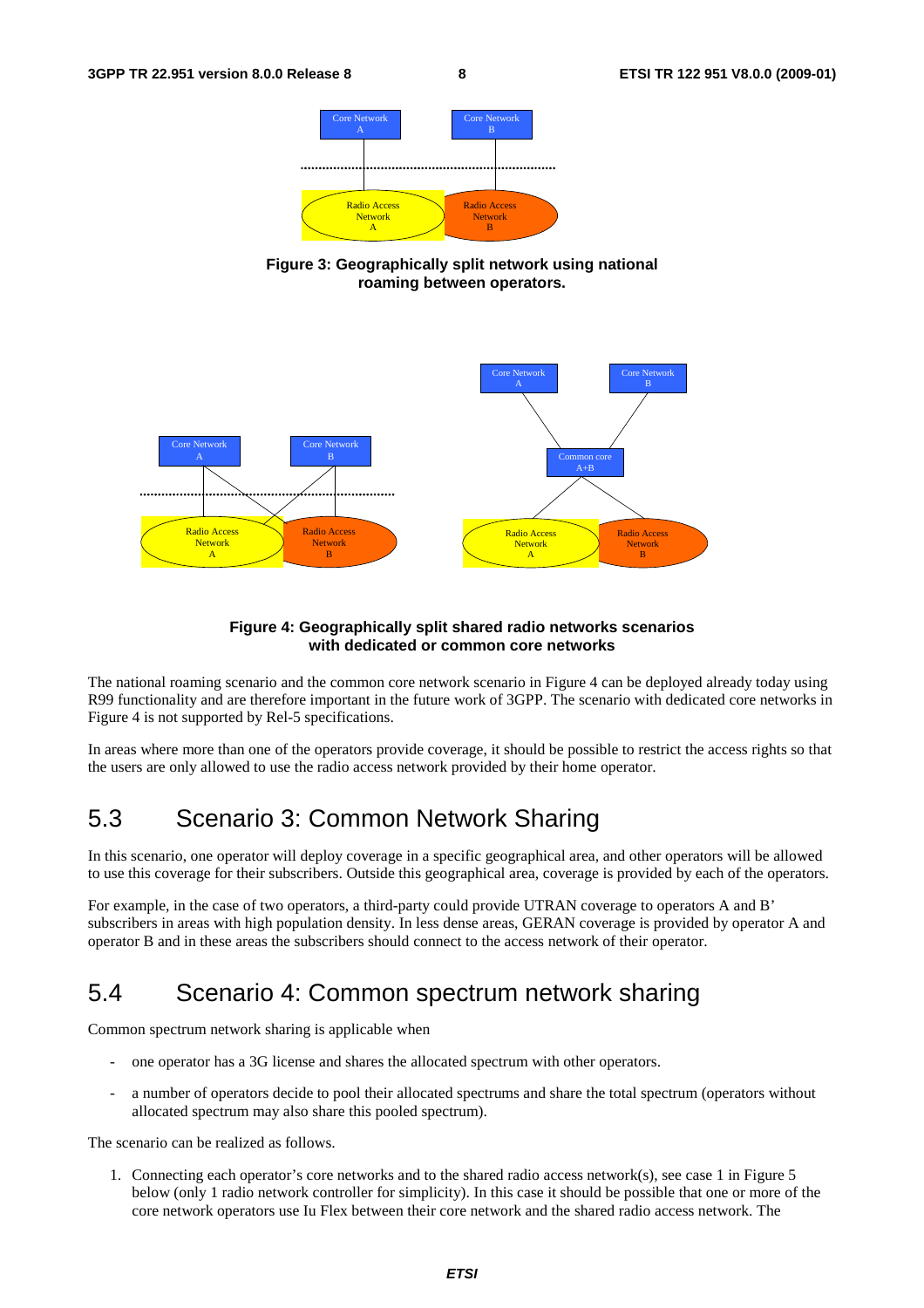technical realisation of this scenario may reuse some of the mechanisms already specified in REL-5 Iu Flex. Described in the figure below are three network operators, A, B and C. Operators A and C are not using multiple core network nodes (CN) and therefore may not need to use Iu-Flex. Operator B is using multiple CNs and has decided to use Ie-Flex to enable the intra-domain sharing of CNs

2. The core network entities connected to radio access network can be shared, see case 2 in Figure 5 below.



**Figure 5: Two different cases of common spectrum network sharing** 

The work on shared networks in Rel-6 should not make any of these possibilities mandatory and it should be the choice of the operator which one is implemented.

#### 5.5 Scenario 5: Multiple radio access networks sharing common core network

In this scenario multiple radio access networks share a common network. The multiple RANs can belong to different PLMNs and network operators. Due to operators' deployment different nodes or part of the common core network i.e. HSS/HLR, SGSN etc can be shared.

The scenario is depicted in the figure below: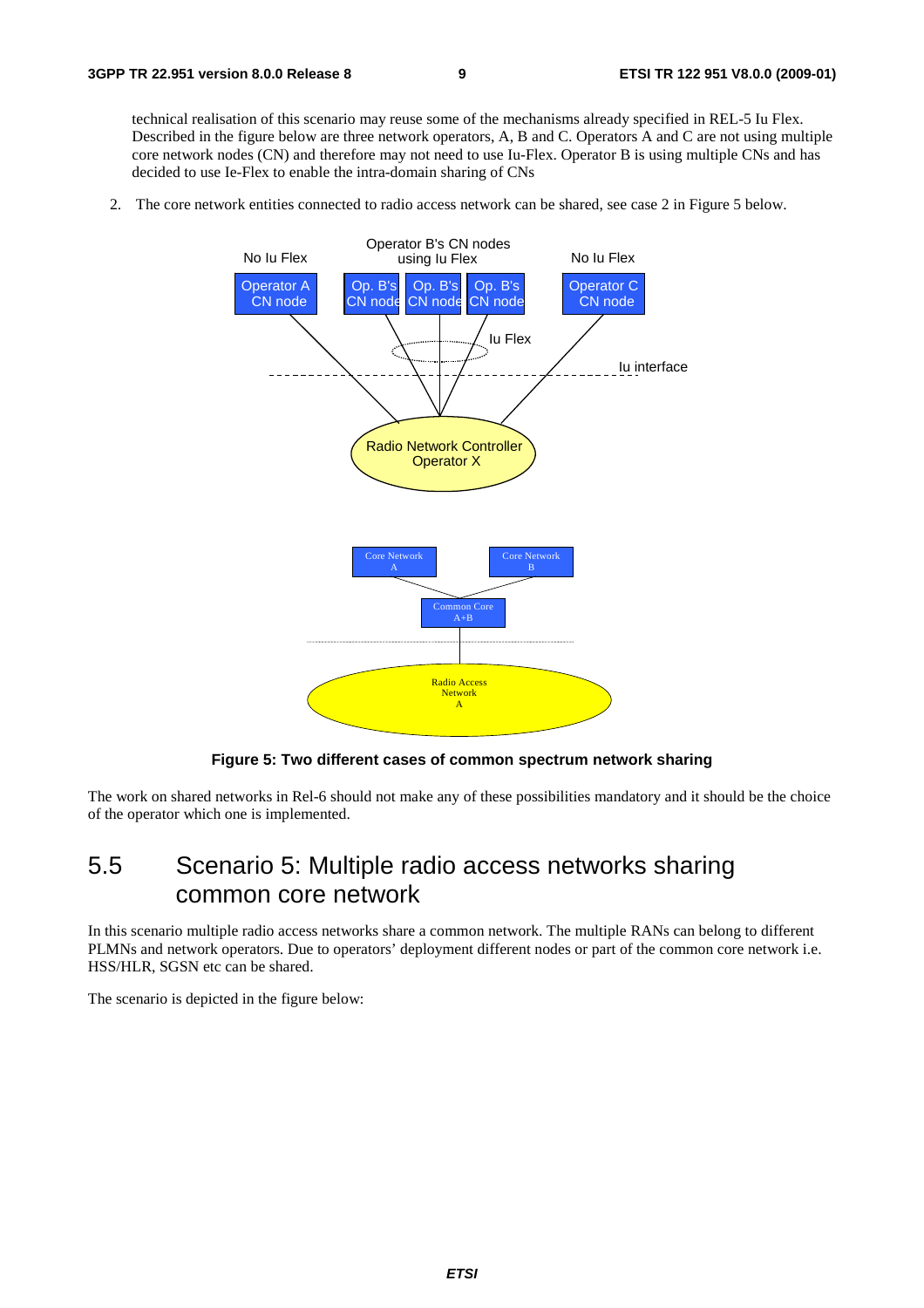



### 6 Network Identities and User Classification

To fully support for example handover, service differentiation and access rights in shared networks it is occasionally necessary to identify to which operator that a user belongs to and possibly group the users according to this information. To avoid complicated operation and maintenance procedures, such user classification should be general for all the functions in the shared network that needs information about the user identity.

### 7 User Requirements

Network sharing is an agreement between network operators and is transparent to the user.

#### 7.1 Network selection

When network sharing exists between different operators and a user roams into the shared network it should be possible for that user to register with a core network operator (among the network sharing partners) that either

- (i) the user has a subscription with, or
- (ii) the user's home operator has a roaming agreement with,

even if the operator is not offering radio coverage.

This requirement implies that it is possible to discriminate between core network operators connected to a shared radio access network. The selection of a core network operator among those connected to the shared radio access network can either be manual (i.e. performed by the user after receiving a list of available core network operators) or automatic (i.e. performed by the UE according to user and operator preferred settings).

### 7.2 Network name display

The terminal always displays the name of the core network operator the user has registered with. It should be noted that for pre-Rel-6 UEs the network name display for roaming users in Scenarios 2 and 4 are not supported.

#### 7.3 UE requirements

A Rel-6 network sharing solution should support legacy (pre-Rel-6) UEs. This requirement is important since a Rel-6 network sharing solution may imply changes in the UEs.

Without changes to pre-Rel 6 specifications, pre-Rel-6 UEs may in certain cases not be able to support the full set of Rel-6 enhancements. The following two cases have currently been identified:

- Manual network selection for roaming users in Scenario 2 and Scenario 4.
- Network name display for roaming users in Scenario 2 and Scenario 4.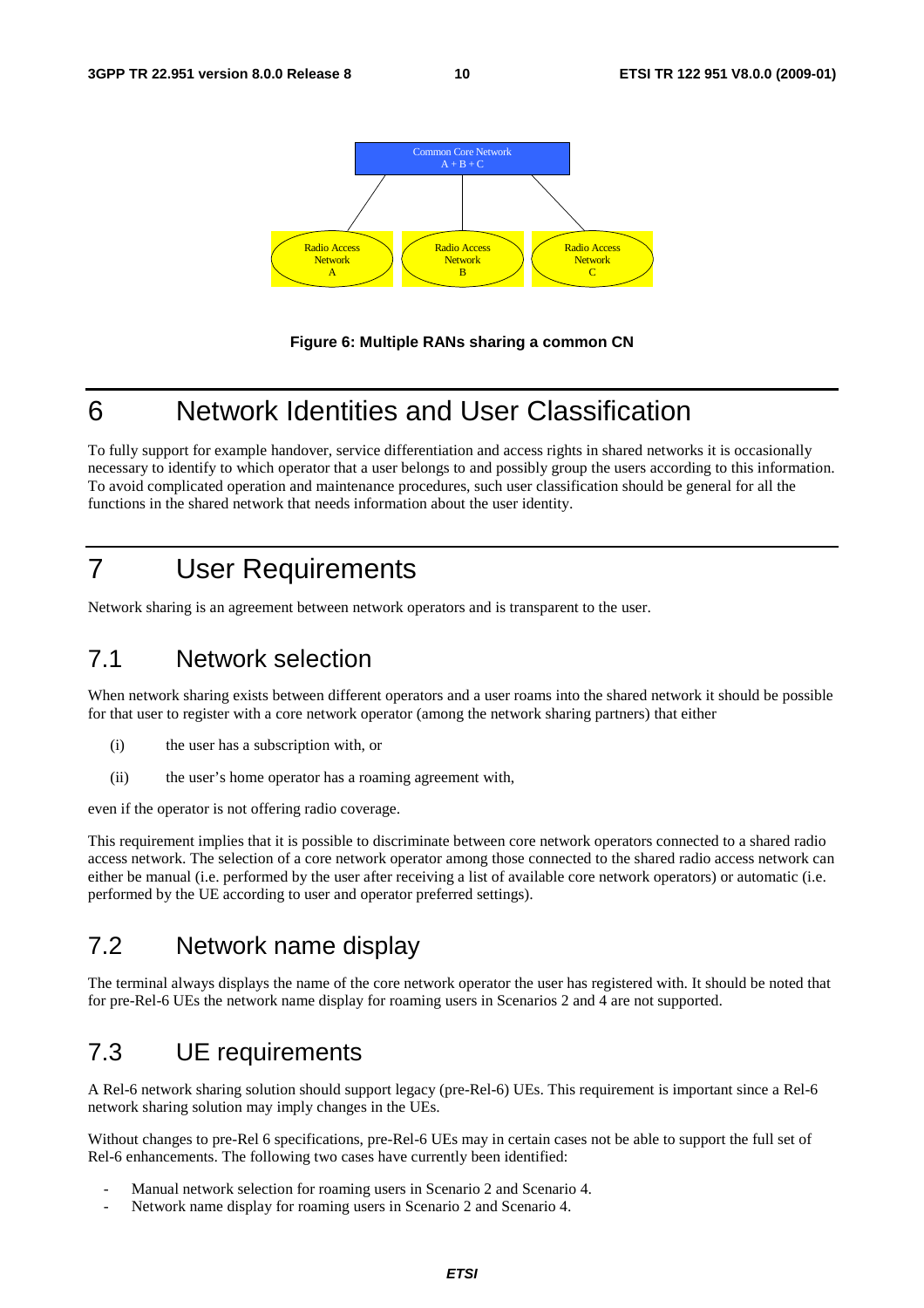### 8 Network requirements

The service capabilities and requirements should not be restricted by network sharing scenarios.

It should be possible for a network operator to differentiate its service offering from other network operators within shared network.

The services and service capabilities offered should not be restricted by the existence of network sharing.

It should be possible for a network operator to differentiate its service offering from other network operators within shared network.

The provision of services and service capabilities that is possible to offer in a network should not be restricted by the existence of the network sharing It should be possible for a core network operator to differentiate its service offering from other core network operators within the shared network.

It should be possible to control the access to service capabilities offered by a shared network according to the core network operator the user is subscribed to.

9 Mobility Requirements

#### 9.1 Service continuity

The mobility in a shared network, both when controlled by the UE and when controlled by the network should not cause any undue interruption of service.

It should be possible for a subscriber to roam between the different parts of a shared network without requiring the user intervention. The user experience while roaming in a shared network should be no worse than the user experiences in a non-shared network.

NOTE: in some instances the user intervention may be required, for example it maybe required in cases where the change to a different part of the shared network causes a change in the service tariff.

#### 9.2 Handover

Seamless handover should be supported between a shared network and a non-shared network. The user should be able to receive the same service level during and after a handover between the networks.

The network should be able to access the relevant subscriber information in order to determine the appropriate candidate for handover. Examples of information that may be required in order to take the decision on the candidate could include (non exhaustive list):

- type of subscription (e.g. prepay / postpay)
- home network of the subscriber (for roaming subscribers)
- $s$ ervice $(s)$  to be handed over
- subscribed quality of service

### 9.3 Roaming

When the user is registered on a shared network, the control of the PLMN and radio access technology (e.g. UTRA, GERAN) employed within that shared network is under the sole control of the network operator. This does not imply any limitation on the manual or automatic selection of a PLMN that does not belong to the shared network where the user is registered.

The standards should specify mechanisms necessary to enable flexible allocation of inbound roamers among core network operators that have roaming agreements with the same roaming partners. The core network operators should be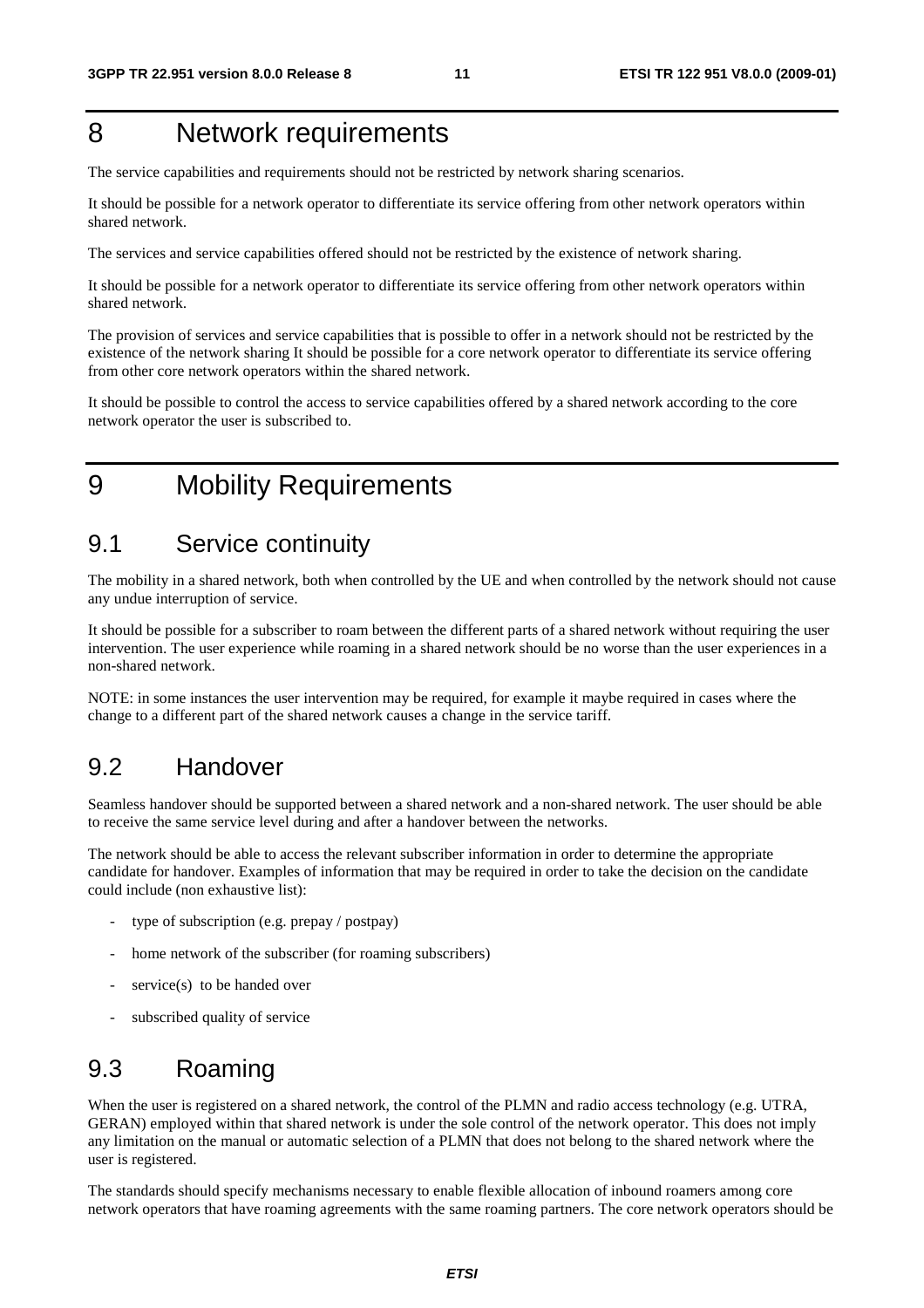able to pre-define their relative share of inbound roamers and the network should distribute the inbound roamers that apply automatic network selection to different core networks connected to the radio access network accordingly. It should also be possible for the core network operator to allow or force the subscribers to reselect to another part of the shared network so that the relative share of inbound roamers is maintained.

In case the mobility in the shared network is controlled by the UE (e.g. cell reselection) the operator should be able to set parameters, other than radio parameters that determine the most appropriate candidate. Examples of these parameters are: subscription information, requested service, network load and so on.

10 Security Requirements

FFS

### 11 Charging Requirements

Charging solutions should support the shared network architecture so that both end users and network sharing partners can be correctly charged for their usage of the shared network.

### 12 Conclusions

This technical report has identified various scenarios, service and user requirements that should be fulfilled by 3GPP specifications in order to enable network sharing. The functionalities needed to enable network sharing in a standardized way will be added to existing or new specifications. Chapter 12.1 is a non-exhaustive list of the affected specifications. It is concluded that the further work in other groups within 3GPP on the requirements identified in this technical report is carried out.

#### 12.1 Impacts on 3GPP Specifications

FFS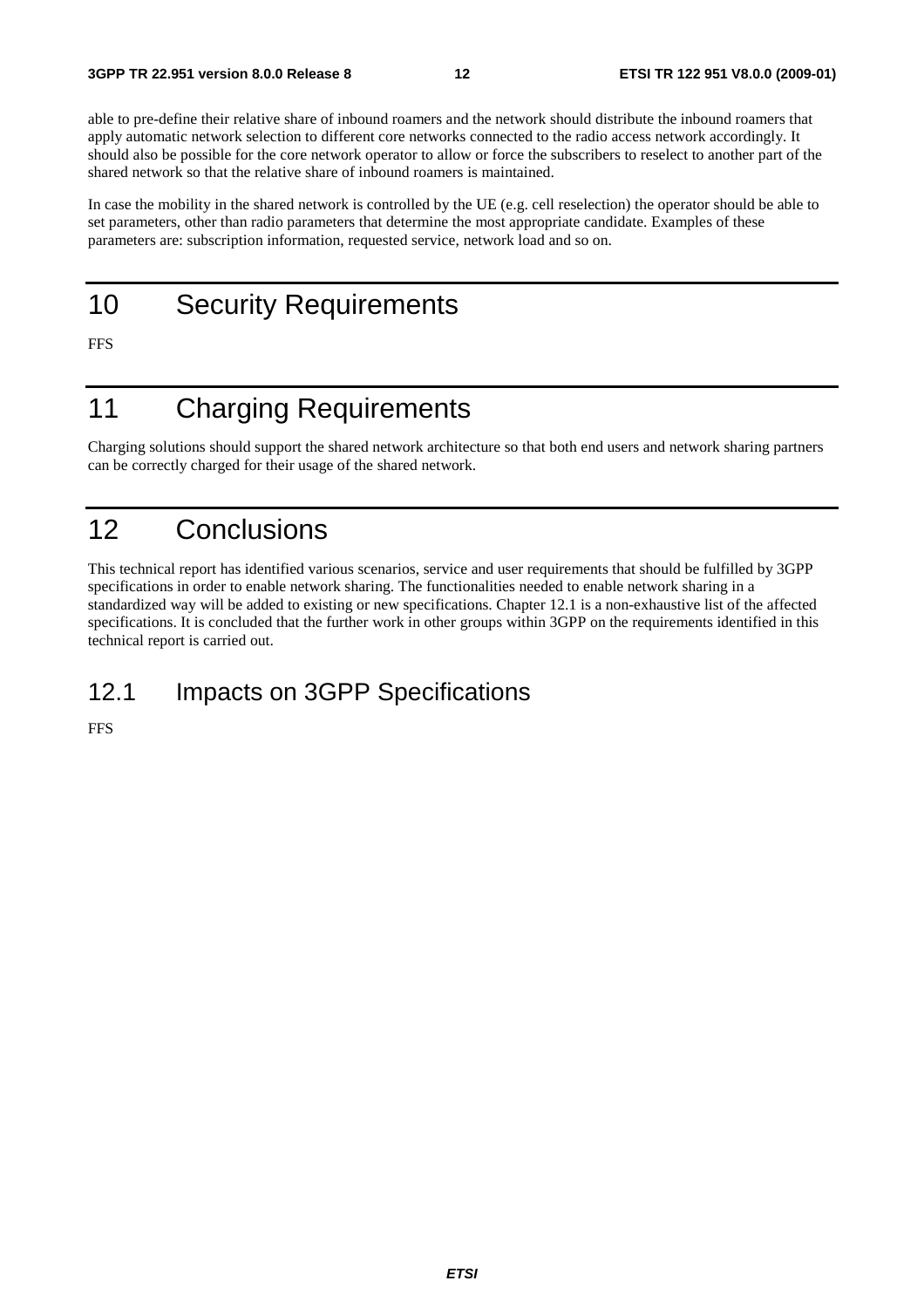### Annex A (informative): Examples of network sharing realisations

In this annex some examples of how network sharing can be realised in real situations is described. Often the realisation of a shared network will encompass more than one scenario described in section 5. These examples aim to demonstrate how the functionalities needed identified in this technical report are applied.

### A.1 Advanced Geographical split with seamless national roaming

Operators A and B, both licensed to operate a GSM network and a 3G network have agreed to share the 3G portion of the radio access network in some areas of the country where the traffic is expected to be low (Low Traffic Areas, or LTA) while building separate 3G networks in the areas with higher traffic density (High Traffic Areas or HTA). The LTA is split in two parts, one built by Operator A, the other by Operator B.

Note that a HTA may correspond to a subset of a Location Area (e.g. motorway, railway, shopping centre, train station…)

Operators A and B will not share their respective GSM networks anywhere in the country and will not share the 3G network in the HTA, but want to achieve seamless service continuity for subscribers moving among permitted networks.



### Mobility for a subscriber of operator A

**Figure A.1: mobility for a subscriber of operator A** 

Operator A and B aim to offer full mobility in the shared 3G network without loss of active services (both Circuit and Packet switched) when crossing the border between areas where coverage is provided by the other operator.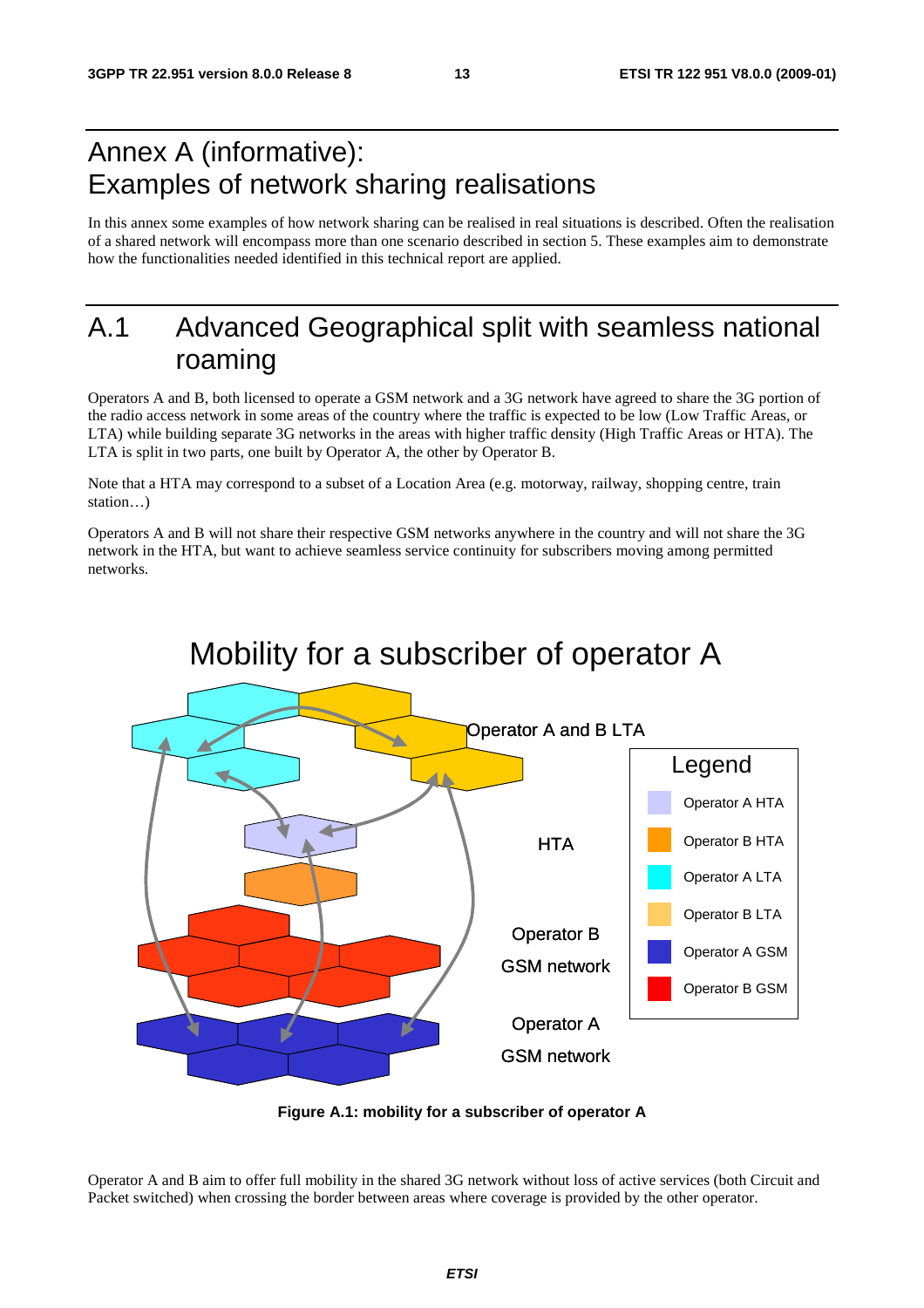When the users exit the 3G coverage area, their UE are transferred to the 2G network of the home operator. Similarly, when the user enters an HTA coming from the home GSM network or from either of the LTA, the UE is transferred to the 3G network of the home operator.

Moreover, when the subscriber registered in the GSM network moves into the HTA it should be possible to move as soon as possible to the 3G network of the home PLMN. More generally the subscriber should move to a permitted 3G network as soon as it becomes available.

The network name displayed on the UE is that of the home operator regardless of the provider of the 3G coverage.

#### A.1.1 Functionalities needed

The need for the following functionalities can be identified by analysing the above architecture and mobility rules for network sharing

- Both operators will want to be able to apply different mobility rules according to the identity of the subscriber (IMSI). Examples of subscribers categories are:
	- subscribers of operator A
	- subscribers of operator B
	- inbound international roaming subscribers The latter category could be further divided in sub-categories
- The differentiated mobility behaviour needs to be supported both for UE controlled mobility (e.g. cell reselection) and for Network controlled mobility (e.g. handover). The differentiated mobility behaviour needs to be supported both in the UTRAN and in the GERAN.
- Both operators will want the display of the operator name on the terminal to be independent of the provider of the radio coverage
- Both operators will want the facility to steer the traffic to the preferred network and preferred radio access technology according to the subscriber profile, network status, service used
- Both operators will want to provide services to their subscribers from their respective core networks
- Both operators will want to have continuity for both Packet Switched and Circuit Switched services used while the subscriber roams from one part of the network to another.

### A.2 Common shared spectrum scenario

Most of the functionalities needed for realisation of this scenario is related to scenario 4 common spectrum network sharing.

Two operators, A and B, each have their own countrywide 2G networks in operation. For 3G they agree to build a common countrywide radio access network and to connect this radio access network to the two existing, 3G enhanced, core networks. The two operators will continue with their own subscribers and compete with services and prices.

For the radio access there are three countrywide radio access networks involved: A, B, and C, where A is the 2G radio access network of operator A, B the 2G radio access network of operator B, and C the common 3G radio access network.

Each of these radio networks will broadcast their own PLMN id (PLMN Id = MCC+MNC). Let us allocate Id A, Id B and Id C respectively to this parameter. Subscribers of operator A will have the MCC+MNC part of the IMSI equal to Id\_A and subscribers of operator B will have the MCC+MNC part of the IMSI equal to Id\_B. This means that the subscribers of operators A and B will regard the respective 2G radio access network as their respective HPLMN and radio access network C as a VPLMN. National roaming is assumed not to exist between the two operators.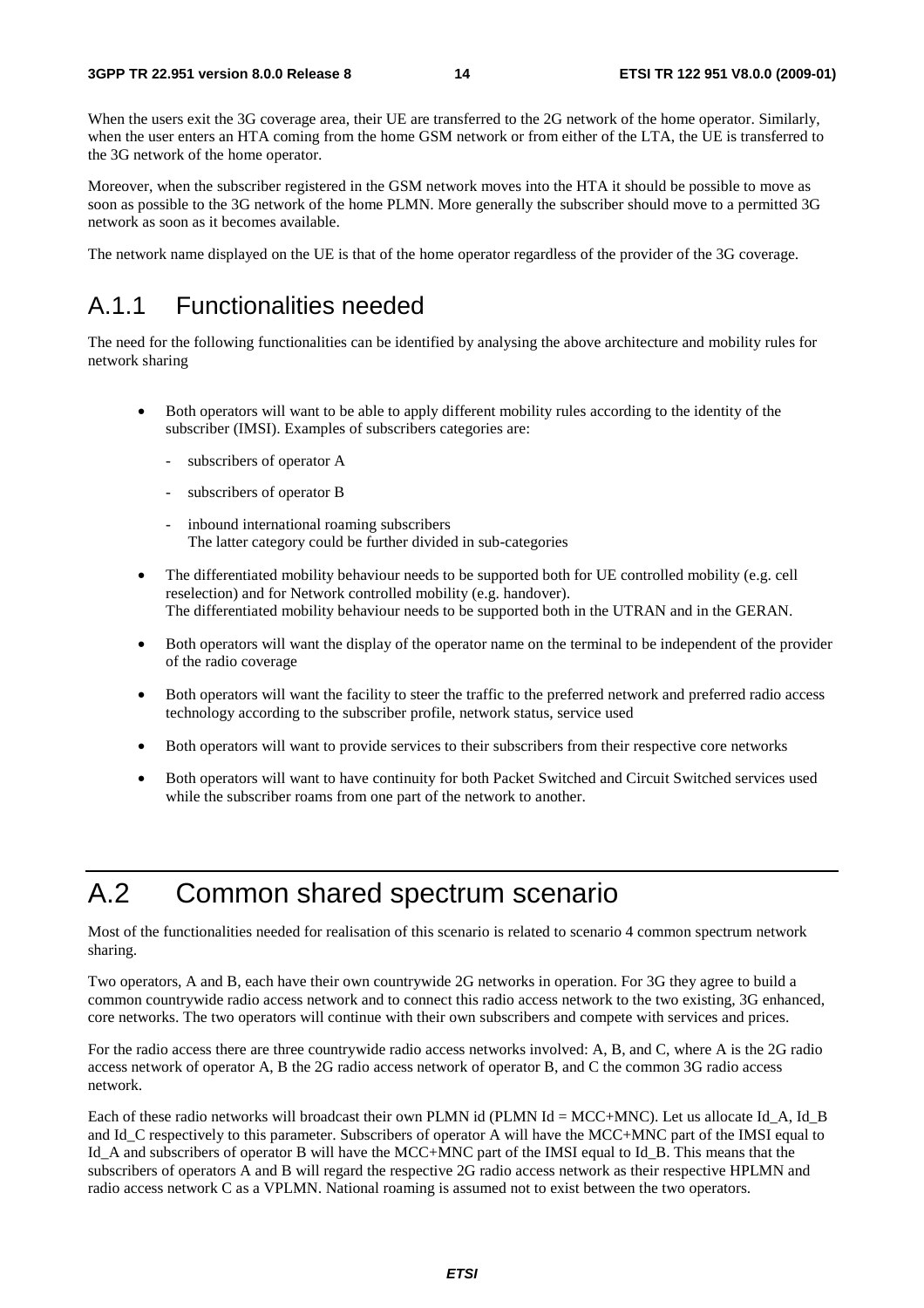There are two core networks present, namely the 2G core networks of operator A and of operator B, appropriately upgraded with the necessary 3G functionality. The nodes of the 2G radio access network A are only connected to nodes in CN\_A and nodes of the 2G radio access network B are only connected to nodes in CN\_B. The nodes of the 3G radio access network C are connected to both nodes in CN\_A and to nodes in CN\_B by some appropriately enhanced Iu interface.

The basic architecture is shown in Figure A.2. It must be assumed that all different combinations of radio coverage exist, this is also shown in the figure.



**Figure A.2: Basic Network Sharing Architecture** 

#### A.2.1 Functionalities needed

Here we describe the different functionalities needed to be identified within the shared network scenario described in the Section above. The overall requirement is that it should be completely transparent to the users that operator A and operator B has chosen to share a 3G network.

#### Idle Mode Roaming

#### Subscribers of operator A

Subscribers of operator A should be served only by cells of radio networks A and C and only by core network CN A, *i.e.* the service area of a subscriber of operator A is the sum of A, AB, AC, ABC, BC and C in Figure A.2. When the subscriber switches on his UE in this service area he is automatically registered in operator A's core network CN\_A. The UE should display the service provider name and possibly the PLMN name according to the settings of the USIM/network/UE in the same way irrespective of the radio network used (A or C).

The possibilities are summarized in Table A.1 below.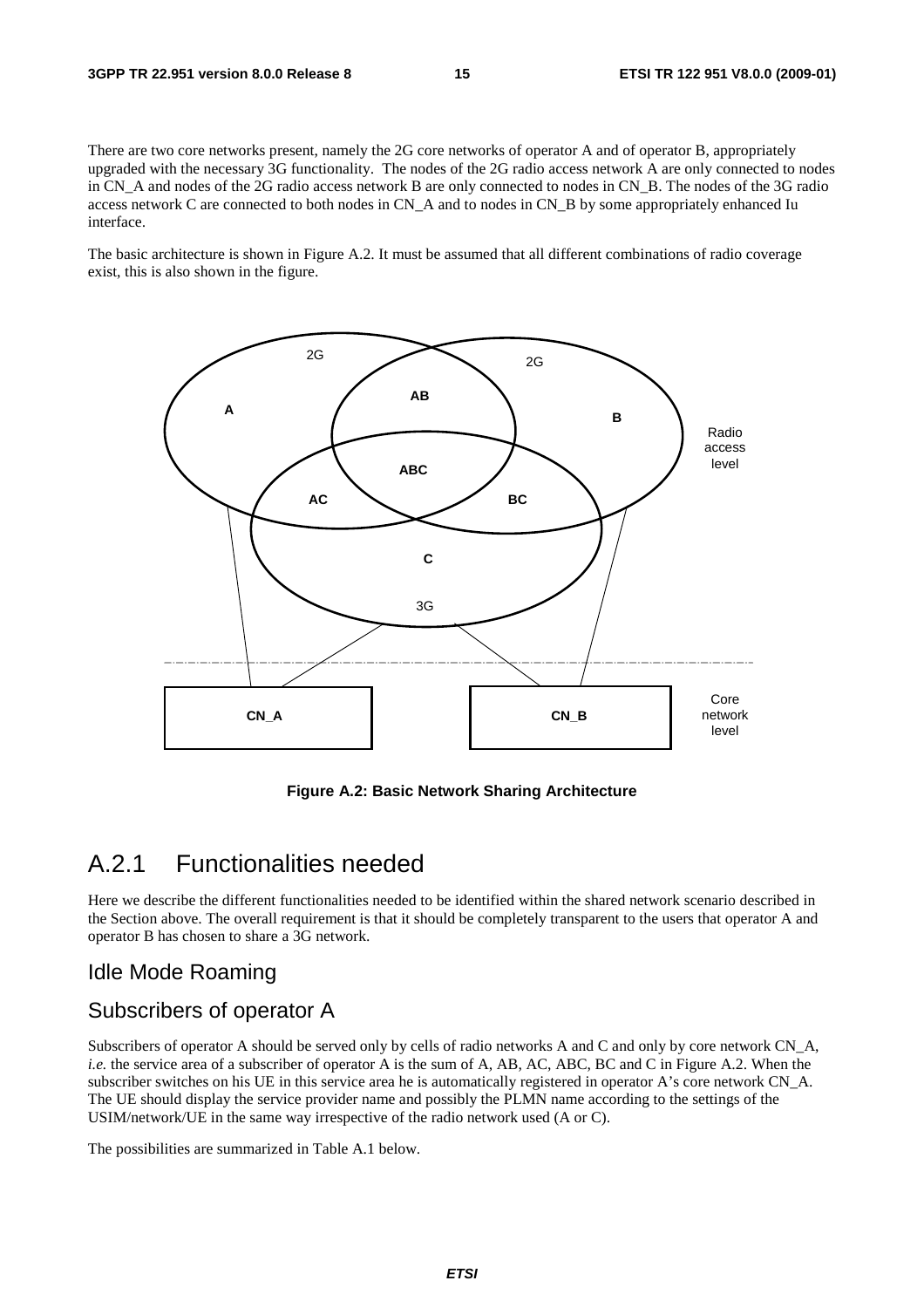| to cell in $\rightarrow$           | A                                     | B                                 | C                                                     |  |
|------------------------------------|---------------------------------------|-----------------------------------|-------------------------------------------------------|--|
| From cell in $\blacktriangleright$ |                                       |                                   |                                                       |  |
| other network                      | Allowed.<br>Normal registration.      | Not allowed (rejection by<br>CN). | Allowed.<br>Registration only to<br>CN A.             |  |
| Α                                  | Allowed.<br>Normal location updating. | Not allowed (rejection by<br>CN). | Allowed.<br>Registration only to<br>CN A.             |  |
| B                                  | Not applicable.                       | Not applicable.                   | Not applicable.                                       |  |
| C                                  | Allowed.<br>Normal registration.      | Not allowed (rejection by<br>CN). | Allowed.<br>Normal location updating<br>only to CN A. |  |

#### **Table A.1: Change of registered cell and network for an operator A subscriber**

#### Subscribers of operator B

The handling of subscribers of operator B is exactly the same as for subscribers of operator A, with A and B interchanged.

#### Roaming users

There are three different types of roaming users to be considered (i) users who are allowed to roam on operator A's network, (ii) users allowed to roam on operator B's network, and (iii) users allowed to roam on both networks.

Visiting roaming users with roaming agreement with only operator A should be handled the same way as subscribers of operator A, see previous Section. Visiting roaming users with roaming agreement with only operator B should be handled the same way as subscribers of operator B

Visiting roaming users with roaming agreements with both operator A and operator B are entitled to receive service via all three radio networks (A, B and C) and from both core networks (CN\_A and CN\_B). This leads to some additional considerations.

- The two operators A and B may have different charging policies for roaming users. Thus one of the operators may be preferred by some roamers and the other operator preferred by other roamers. It must therefore be possible to indicate to the UE, at least when it is in radio network C, which core networks are available so that the user can perform an active selection. If such a manual selection is made, the UE should be treated the same as a subscriber of the chosen operator.
- If no such selection of core network is made, some filtering is required to select one of the core networks when the UE registers via radio network C. Unnecessary change of core network should be avoided. For example, if the UE is using radio network B and CN\_B and changes radio network to C, the UE should remain registered in CN\_B. Only when this UE has to change to radio network A (due to radio conditions) a change to CN\_A has to be made.

After a core network operator has been chosen, the UE should display the PLMN name of the CN operator currently used and possibly the service provider name according to the settings of the USIM/network/ME.

The different possibilities are summarized in Table A.2 below.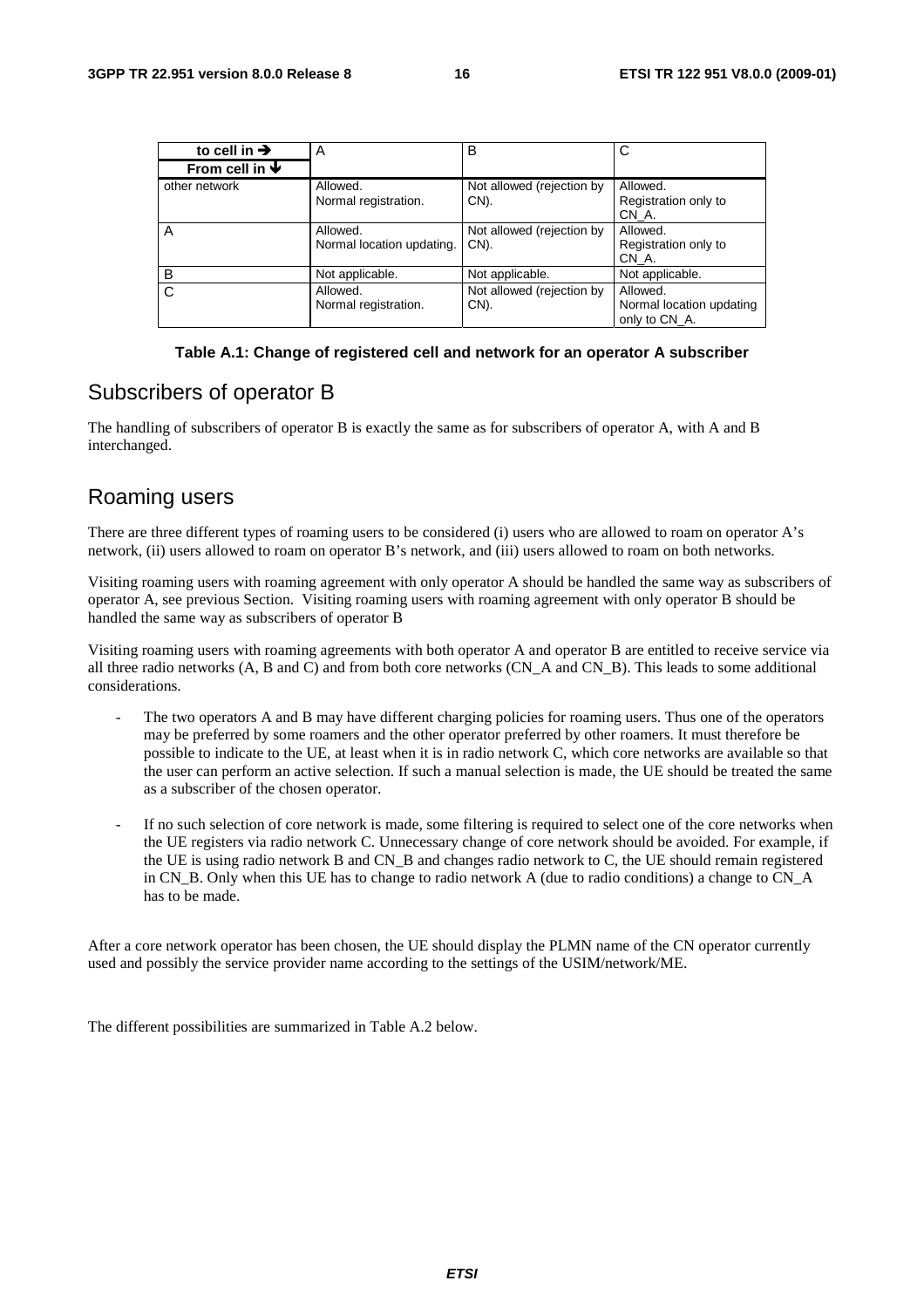| to cell in $\rightarrow$           | А                                                                                    | в                                                                                    |                                                                                                                                                                  |  |
|------------------------------------|--------------------------------------------------------------------------------------|--------------------------------------------------------------------------------------|------------------------------------------------------------------------------------------------------------------------------------------------------------------|--|
| From cell in $\blacktriangleright$ |                                                                                      |                                                                                      |                                                                                                                                                                  |  |
| other network                      | Allowed.<br>Normal registration (in<br>CN A).                                        | Allowed.<br>Normal registration (in<br>$CN$ $B$ ).                                   | Allowed.<br>Selection of core network<br>made by the radio<br>network or by interaction<br>between the radio<br>network and one or both<br>of the core networks. |  |
| A                                  | Allowed.<br>Normal updating (within<br>CN A).                                        | Allowed.<br>Change to CN B is<br>necessary.                                          | Allowed.<br>Normal updating, stay in<br>CN A.                                                                                                                    |  |
| B                                  | Allowed.<br>Change to CN A is<br>necessary.                                          | Allowed.<br>Normal updating (within<br>$CN$ B).                                      | Allowed.<br>Normal updating, stay in<br>CN B.                                                                                                                    |  |
| C                                  | Allowed.<br>If in CN_A, stay in CN_A.<br>If in CN_B, change to<br>CN A is necessary. | Allowed.<br>If in CN_B, stay in CN_B.<br>If in CN A, change to<br>CN_B is necessary. | Allowed.<br>Stay in the registered<br>core network.                                                                                                              |  |

#### **Table A.2: Change of registered cell and network for a roaming user allowed to roam on both both networks.**

Note: The case when a user actively picks the core network operator is not covered in the table, see the text

### Handover in the CS domain

Handovers between the three radio networks should follow the same principles as idle mode roaming between the radio networks. A basic difference, however, is that there is an anchor MSC and a serving MSC (MSC-B in GSM terminology) involved in the core networks. The anchor MSC will always be in the core network in which the UE is currently registered.

In order to avoid inter-MSC handovers between CN\_A and CN\_B, a basic requirement is that the serving MSC should be in the same core network as the anchor MSC. We should look at how this requirement can be fulfilled.

#### Subscribers of operator A

Subscribers of operator A should only be registered in CN A and should only be handed over between cells belonging to radio network A or radio network C. With a suitable filtering mechanism in radio network C, the serving (target) MSC can also be chosen in CN\_A. The possible handover cases for a subscriber of operator A are shown in Table A.3 below.

| to cell in $\rightarrow$           |                                                        | В               |                                                             |
|------------------------------------|--------------------------------------------------------|-----------------|-------------------------------------------------------------|
| From cell in $\blacktriangleright$ |                                                        |                 |                                                             |
| other network                      | Not applicable.                                        | Not applicable. | Not applicable.                                             |
| A                                  | Allowed.<br>Normal handover (intra-<br>and inter-MSC). | Not allowed.    | Allowed.<br>Intra-MSC and inter-MSC<br>to MSC in CN A only. |
| B                                  | Not applicable.                                        | Not applicable. | Not applicable.                                             |
| <sub>C</sub>                       | Allowed.<br>Normal handover (intra-<br>and inter-MSC). | Not allowed.    | Allowed.<br>Intra-MSC and inter-MSC<br>to MSC in CN A only. |

**Table A.3: Handover cases for subscribers of operator A** 

#### Roaming users

Visiting roaming users with roaming agreement with only operator A should be handled the same way as subscribers of operator A. Visiting roaming users with roaming agreement with only operator B should be handled the same way as subscribers of operator B.

Visiting roaming users with roaming agreements with both operator A and operator B are entitled to receive service via all three radio networks (A, B and C) and from both core networks (CN\_A and CN\_B). This would imply that all handover combinations between radio networks and core networks should be possible for these subscribers. However, from a technical and operational point of view it would simplify things if we still keep the requirement that the serving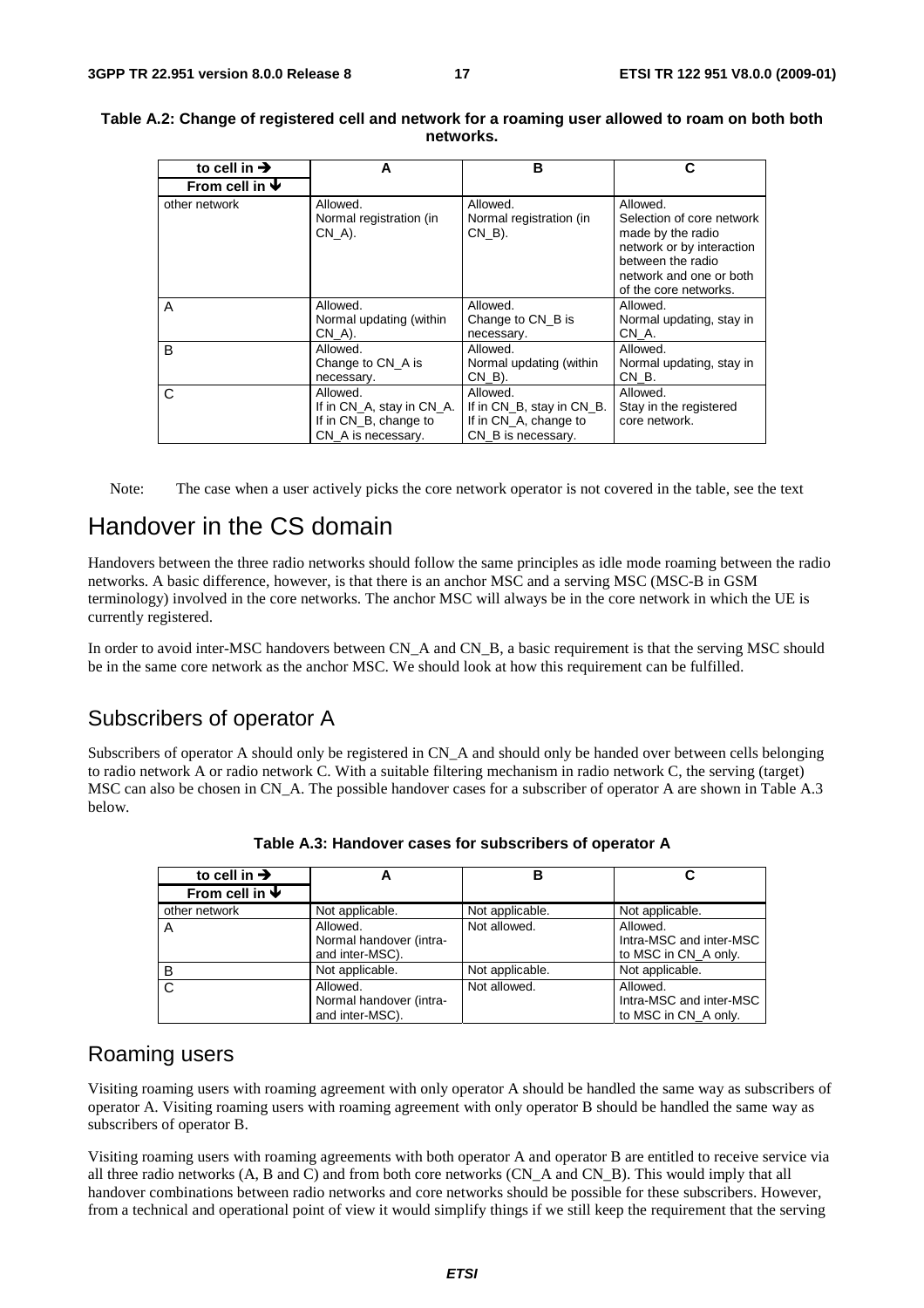(target) MSC should be in the same core network as the anchor MSC. This limitation means that once a call has been set up in the core network that was selected in idle mode (the registered core network), the handling of that call will stay completely within that core network until the call is terminated (i.e. no inter-MSC handovers between CN\_A and CN\_B). It also means that if the call is started in radio network A, then it can only be handed over to cells in radio network A or radio network C and if the call is started in radio network B, it can only be handed over to cells in radio network B or radio network C. The possible handover cases are summarized in Table A.4 below.

#### **Table A.4: Handover cases for roaming users with roaming agreements with both operator A and operator B**

| to cell in $\rightarrow$           | A                                                                                  | в                                                                                  | C                                                                                                                                                          |
|------------------------------------|------------------------------------------------------------------------------------|------------------------------------------------------------------------------------|------------------------------------------------------------------------------------------------------------------------------------------------------------|
| From cell in $\blacktriangleright$ |                                                                                    |                                                                                    |                                                                                                                                                            |
| other network                      | Not applicable.                                                                    | Not applicable.                                                                    | Not applicable.                                                                                                                                            |
| A                                  | Allowed.<br>Normal handover (intra-<br>and inter-MSC).                             | Not allowed.                                                                       | Allowed.<br>Inter-MSC handover only<br>to CN_A.                                                                                                            |
| B                                  | Not allowed.                                                                       | Allowed.<br>Normal handover (intra-<br>and inter-MSC).                             | Allowed.<br>Inter-MSC handover only<br>to CN B.                                                                                                            |
| C                                  | Allowed only if anchor<br>MSC in CN A.<br>Then inter-MSC<br>handover only to CN A. | Allowed only if anchor<br>MSC in CN B.<br>Then inter-MSC<br>handover only to CN B. | Allowed.<br>a) If anchor MSC in<br>CN A, then inter-MSC<br>handover only to CN A.<br>b) If anchor MSC in<br>CN B, then inter-MSC<br>handover only to CN B. |

#### Handover in the PS domain

The same principles and requirements as for circuit switched handover should apply.

#### Cell reselection in the PS domain

The same principles and requirements as for Idle mode roaming should apply.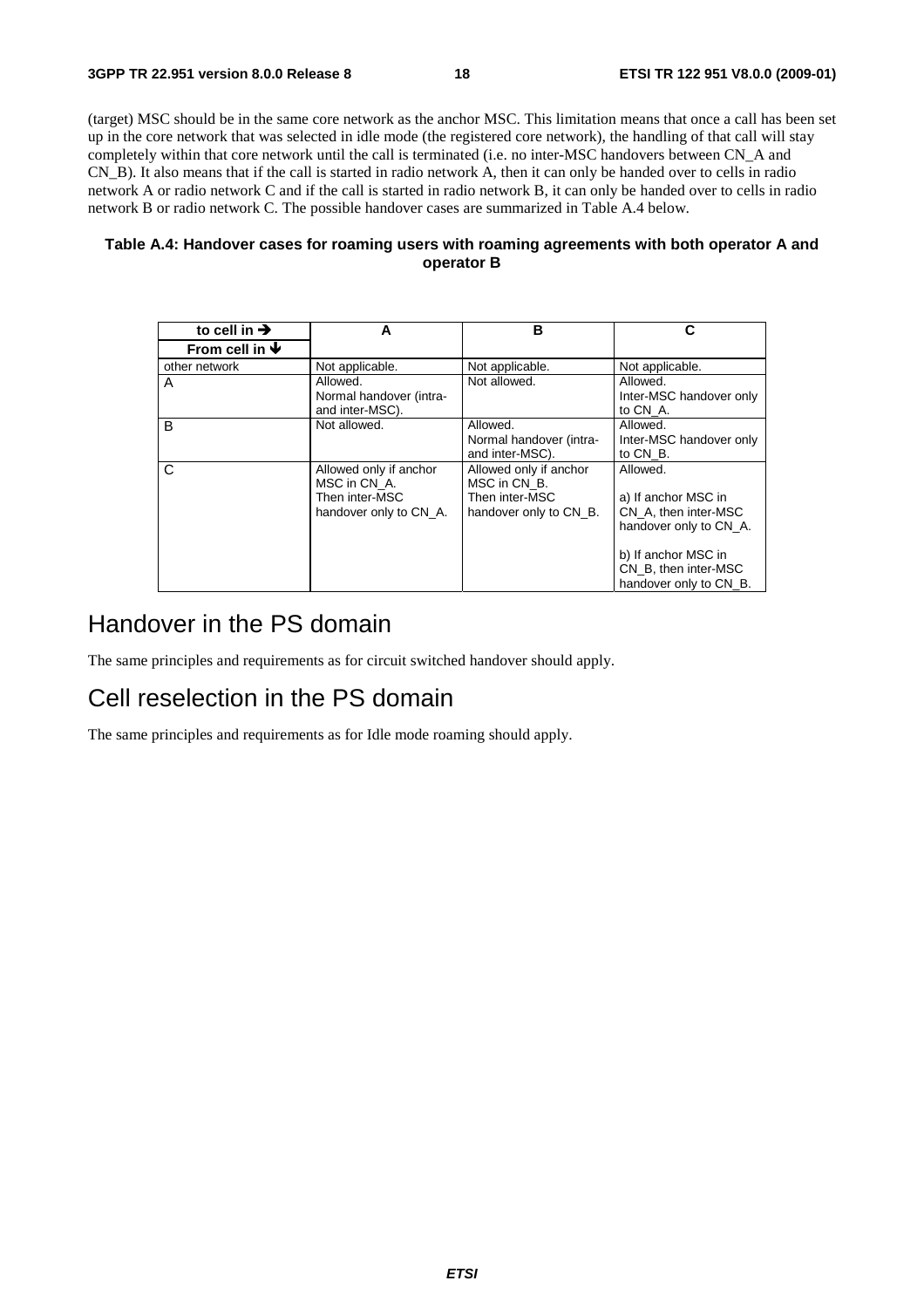### Annex B (informative): Change history

|                | <b>Change history</b>  |                                       |             |           |                      |                 |                       |                                                                                                                                                                                                                                          |       |            |                            |
|----------------|------------------------|---------------------------------------|-------------|-----------|----------------------|-----------------|-----------------------|------------------------------------------------------------------------------------------------------------------------------------------------------------------------------------------------------------------------------------------|-------|------------|----------------------------|
| <b>TSG SA#</b> | <b>SA Doc.</b>         | <b>SA1 Doc</b>                        | <b>Spec</b> | <b>CR</b> | <b>Rev</b>           | Re <sub>l</sub> |                       | <b>Cat Subject/Comment</b>                                                                                                                                                                                                               | Old   | <b>New</b> | <b>Work</b><br><b>Item</b> |
| 2002-01        |                        |                                       | 22.951      |           |                      |                 |                       | First draft S1-020342, creation<br>of version 0.0.0                                                                                                                                                                                      | 0.0.0 | 0.0.0      | NTShar-<br>TR              |
| 2002-02        | SA1#15                 | S1-020450,<br>S1-020383               | 22.951      |           |                      |                 |                       | Included network sharing<br>scenarios in chapter 5.                                                                                                                                                                                      | 0.0.0 | 0.1.0      | NTShar-<br>TR              |
| 2002-04        | <b>SWG</b><br>meetings | S1-020771                             | 22.951      |           |                      |                 |                       | Included "user requirements" for<br>network sharing in chapters 7, 9<br>and 10.                                                                                                                                                          | 0.1.0 | 0.2.0      | NTShar-<br><b>TR</b>       |
| 2002-05        | SA1#16                 | S1-020942                             | 22.951      |           |                      |                 |                       | Third draft (new scenario<br>included in section 5). Output<br>from Victoria 13-17 May.                                                                                                                                                  | 0.2.0 | 0.3.0      | NTShar-<br>TR              |
| 2002-07        | <b>SWG</b><br>meetings | S1-021356,<br>S1-021252,<br>S1-021446 | 22.951      |           |                      |                 |                       | Clarification of scenario 4 in<br>chapter 5. More text added to<br>chapters 8 and 9 due to<br>contributions to TR. An<br>informative annex added in the<br>document.                                                                     | 0.3.1 | 0.4.0      | NTShar-<br><b>TR</b>       |
| 2002-08        | SA1 #17                |                                       | 22.951      |           |                      |                 |                       | Definitions to chapter 3.1.<br>Clarifications and refinements of<br>network sharing scenarios 2 and<br>4. Chapters 7 and 9 updated<br>based on contributions and<br>discussions. Preparation for<br>submission for information to<br>SA. | 0.4.0 | 0.5.0      | NTShar-<br>TR              |
| 2002-09        | SA #17                 | SA1-21765                             | 22.951      |           |                      |                 |                       | TR submitted for information to<br>TSG-SA #17                                                                                                                                                                                            | 0.5.0 | 1.0.0      | NTShar-<br>TR              |
| 2002-10        | <b>SWG</b><br>meetings |                                       | 22.951      |           |                      |                 |                       | Modifications and new text<br>based on contributions added to<br>chapter 5 and 7.                                                                                                                                                        | 1.0.0 | 1.1.0      | NTShar-<br>TR              |
| 2002-11        | SA1 #18                |                                       | 22.951      |           |                      |                 |                       | Introduction and chapter 1<br>Scope updated. Conclusion<br>chapter and also a scenario<br>description to annexA added to<br>the document. Other preparation<br>of the document for presentation<br>for approval to SA #18.               | 1.1.0 | 1.2.0      | NTShar-<br>TR              |
| 12/12/02       | SA #18                 | SP-020668                             | 22.951      |           |                      |                 |                       | Submission of TR to SA #18 for 1.2.0<br>approval                                                                                                                                                                                         |       | 2.0.0      | NTShar-<br><b>TR</b>       |
| 12/12/02       | SA #18                 | SP-020668                             | 22.951      |           |                      |                 |                       | Approved at SA #18                                                                                                                                                                                                                       | 2.0.0 | 6.0.0      | NTShar-<br>TR              |
| $SP-19$        |                        | SP-030034 S1-030203                   | 22.951      | 001       | $\ddot{\phantom{1}}$ | Rel-6           | $\overline{\text{c}}$ | <b>Implementing Network Sharing</b><br>Requirements in Rel-6                                                                                                                                                                             | 6.0.0 | 6.1.0      | NTShar-<br><b>CR</b>       |
| $SP-19$        |                        | SP-030034 S1-030235                   | 22.951      | 002       |                      | Rel-6           | B                     | CR to 22.951 (Network Sharing)<br>Dynamic sharing of inbound<br>roaming subscribers in a shared<br>network                                                                                                                               | 6.0.0 | 6.1.0      | <b>NTShar</b>              |
| $SP-36$        |                        |                                       | 22.951      |           |                      | Rel-7           |                       | Updated from Rel-6 to Rel-7                                                                                                                                                                                                              | 6.1.0 | 7.0.0      |                            |
| SP-42          |                        |                                       | 22.951      |           |                      | Rel-8           |                       | Updated from Rel-7 to Rel-8                                                                                                                                                                                                              | 7.0.0 | 8.0.0      |                            |